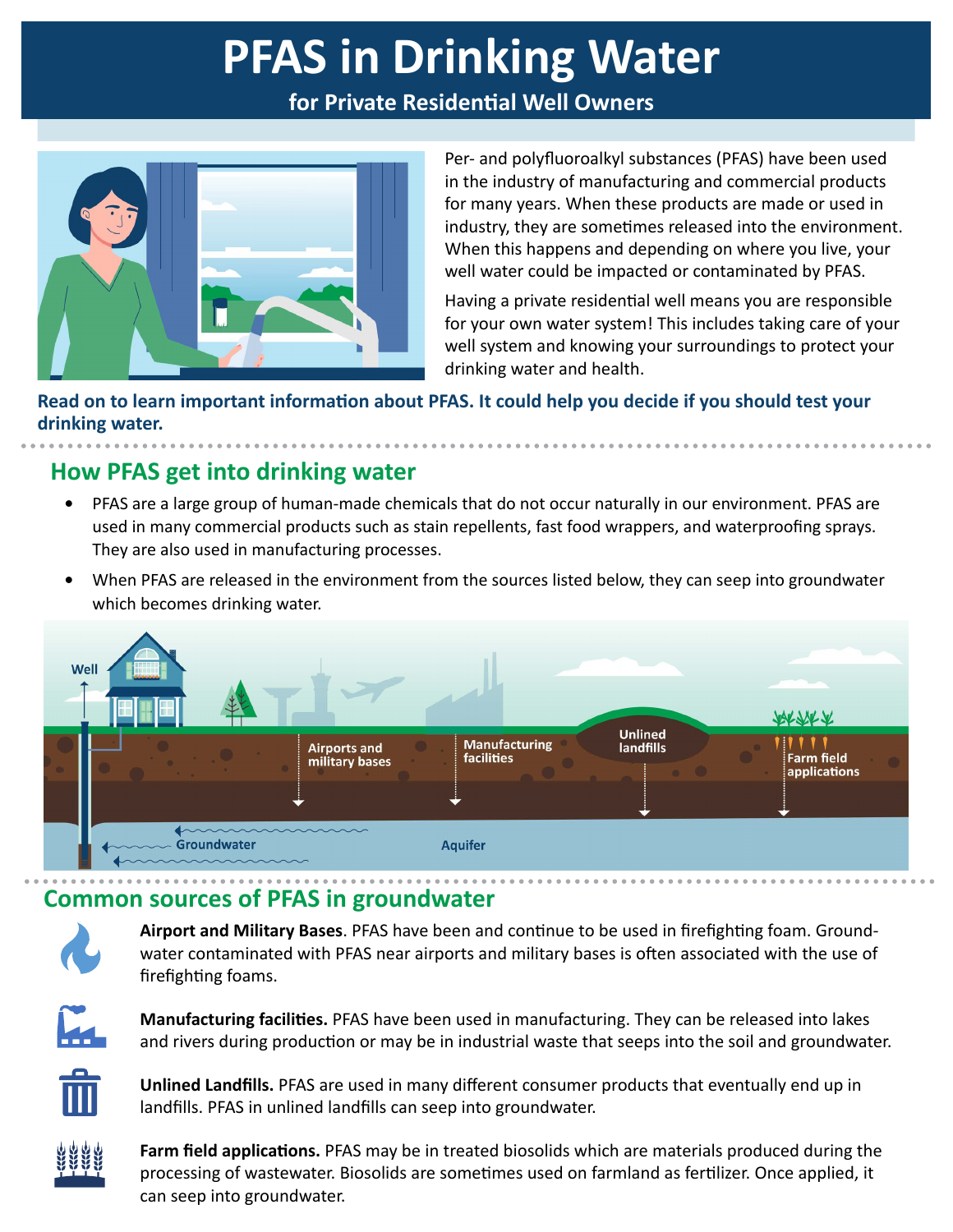## **Health risks of PFAS**

Some PFAS can stay in people's bodies for many years. Scientists are still learning about the health problems associated with PFAS exposure.

Some studies in people have shown that certain PFAS are linked to:

- High blood pressure or pre-eclampsia in pregnant women (PFOA, PFOS)
- Thyroid disease (PFOA, PFOS)
- Decreased immune system response to vaccines (PFOA, PFOS, PFHxS, PFDeA)
- Reduced fertility (PFOA, PFOS)
- Liver damage (PFOA, PFOS, PFHxS)
- Higher cholesterol, especially total cholesterol, and LDL cholesterol (PFOA, PFOS, PFNA, PFDeA)
- Small decreases in infant birth weight (PFOA, PFOS)
- Developing certain types of cancer, in particular kidney and testicular cancers (PFOA)

## **How to find out if PFAS is in your drinking water**

### **Step 1: Identify potential PFAS sources in your area**

- Potential sources of PFAS include:
	- Sources listed on page 1 of this document.
	- Known PFAS sites in Michigan. Visit https://bit.ly/MiPFASsites to learn if you may live near one.
- You can also call your local health department or the MDHHS Drinking Water Hotline at 844-934-1315. They can help you understand potential risks based on where you live.

### **Step 2: Consider testing your drinking water if you live nearby a potential PFAS sources**

- If you live near a potential source or if you are unsure, consider testing your drinking water as a precaution. Call the MDHHS Drinking Water Hotline at 844-934-1315 to see if your home is in an area that is under investigation for PFAS. We may be able to test your water for free.
- If we cannot test your water for free, contact a certified drinking water lab about PFAS testing and the test cost. They can help you get sample bottles and provide instructions on how to collect your water sample yourself. Visit http://bit.ly/PFASLabTesting for a list of labs that offer PFAS testing.
- It is important to follow the instructions provided for accurate results. To read more on home testing guidance for PFAS, visit http://bit.ly/PFASHomeSampling.

#### **Step 3: Understand what your test results for PFAS in drinking water mean**

• You can call the MDHHS Drinking Water Hotline at 844-934-1315 to review your water test results with a toxicologist. They can help you understand any potential risks and advise on next steps based on your results.